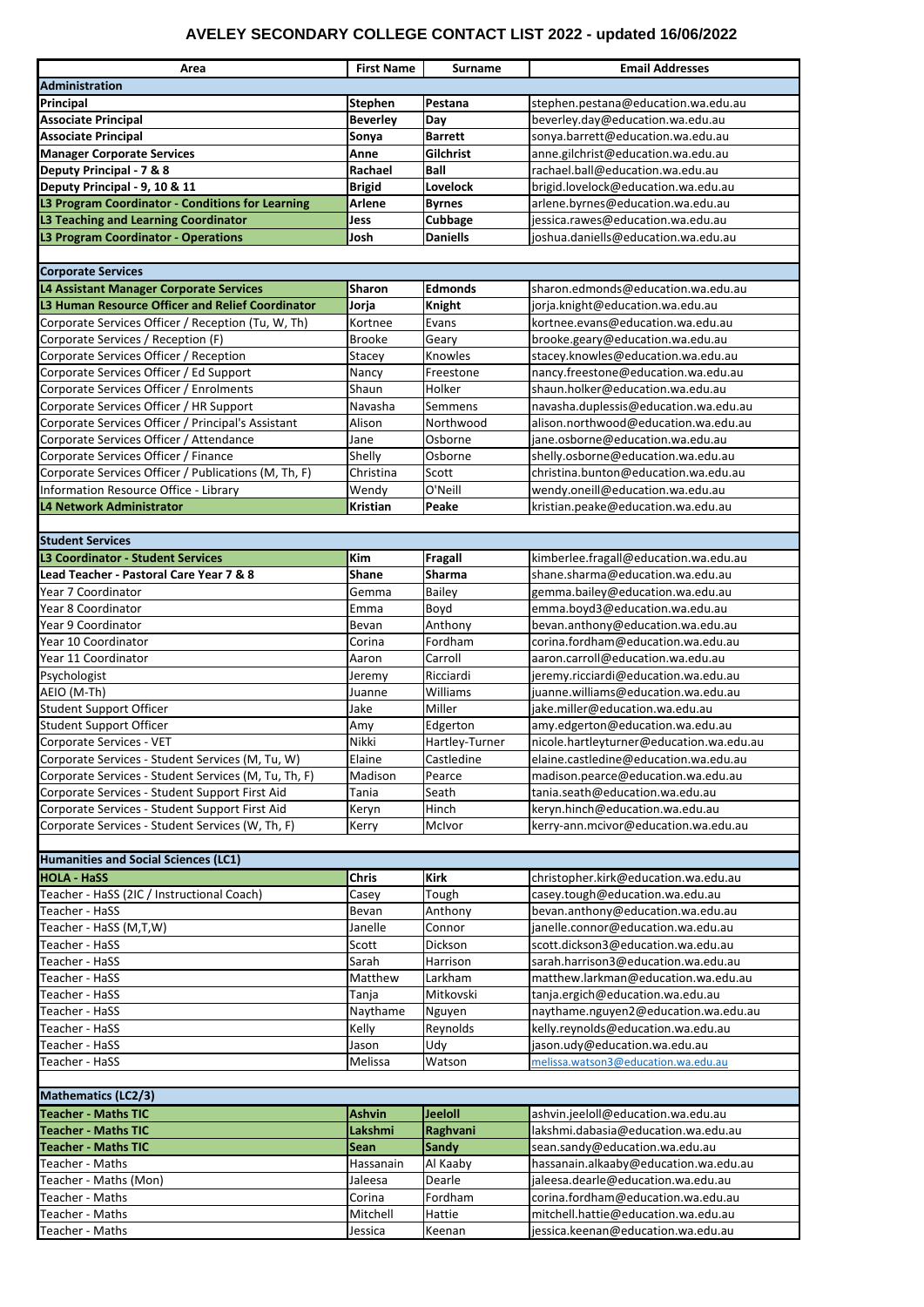| Teacher - Maths (AEP Coordinator)                        | Lejla        | <b>Mertens</b>       | lejla.mertens2@education.wa.edu.au       |
|----------------------------------------------------------|--------------|----------------------|------------------------------------------|
| Teacher - Maths                                          | Paije        | Minchin              | paije.minchin@education.wa.edu.au        |
| Teacher - Maths                                          | Georgia      | Pryce                | georgia.pryce@education.wa.edu.au        |
| Teacher - Maths                                          | Akanksha     | Shukla               | akanksha.shukla@education.wa.edu.au      |
|                                                          |              |                      |                                          |
| Teacher - Maths                                          | Loren        | Sorgiovanni          | loren.sorgiovanni2@education.wa.edu.au   |
| Teacher - Maths                                          | Gareth       | Watkins              | gareth.watkins@education.wa.edu.au       |
|                                                          |              |                      |                                          |
| English (LC4/5)                                          |              |                      |                                          |
| <b>HOLA - English</b>                                    | <b>David</b> | <b>Sharp</b>         | david.sharp2@education.wa.edu.au         |
| Teacher - English (2IC / Instructional Coach)            | Jessica      | Richardson           | jessica.richardson@education.wa.edu.au   |
| Teacher - English                                        | Elizabeth    | Curry                | elizabeth.curry@education.wa.edu.au      |
| Teacher - English                                        | Sarah        | Davey                | sarah.davey2@education.wa.edu.au         |
|                                                          |              |                      |                                          |
| Teacher - English                                        | Alyssa       | <b>Davies</b>        | alyssa.davies@education.wa.edu.au        |
| Teacher - English (CMS)                                  | Ashleigh     | Gray                 | ashleigh.gray@education.wa.edu.au        |
| Teacher - English                                        | Rachel       | Lamb                 | rachel.lamb@education.wa.edu.au          |
| Teacher - English                                        | Brett        | Mitchell             | brett.mitchell2@education.wa.edu.au      |
| Teacher - English                                        | Sharne       | Pillar               | sharne.pillar@education.wa.edu.au        |
| Teacher - English                                        | Jake         | Smirk                | jake.smirk@education.wa.edu.au           |
| Teacher - English                                        | Gabrielle    | Watts                | gabrielle.watts@education.wa.edu.au      |
|                                                          |              |                      |                                          |
| Teacher - English                                        | Marisa       | Bowen                | marisa.bowen@education.wa.edu.au         |
| <b>Science</b>                                           |              |                      |                                          |
| <b>HOLA - Science</b>                                    | Jarrad       | <b>Stewart-Olsen</b> | jarrad.stewart-olsen@education.wa.edu.au |
| Teacher - Science (2IC / Instructional Coach)            | Nicole       | Chesson              | nicole.sabatino@education.wa.edu.au      |
| Teacher - Science                                        | Tom          | <b>Baines</b>        | thomas.baines@education.wa.edu.au        |
| Teacher - Science                                        | Aaron        | Carroll              | aaron.carroll@education.wa.edu.au        |
| Teacher - Science                                        | Emily        | Cheung               | emily.cheung@education.wa.edu.au         |
|                                                          |              |                      |                                          |
| Teacher - Science                                        | <b>Steve</b> | Confait              | steve.confait@education.wa.edu.au        |
| Teacher - Science (TFA Mentor / Instructional Coach)     | Chloe        | Howard               | chloe.deleon@education.wa.edu.au         |
| Teacher - Science                                        | Naomi        | Higgs                | naomi.higgs@education.wa.edu.au          |
| Teacher - Science                                        | Jasmine      | Jary                 | jasmine.jary@education.wa.edu.au         |
| Teacher - Science                                        | Samantha     | Konomba              | samantha.konomba@education.wa.edu.au     |
| Teacher - Science                                        | Shwetha      | Pillay               | shwetha.pillay@education.wa.edu.au       |
| Teacher - Science                                        | Vassy        | Rudrum               | vassy.rudrum@education.wa.edu.au         |
|                                                          | Debbie       |                      | deborah.harvey2@education.wa.edu.au      |
| Laboratory Technician                                    |              | Harvey               |                                          |
|                                                          |              |                      |                                          |
| Laboratory Technician (Mon-Wed)                          | Laura        | <b>Barnes</b>        | laura.barnes@education.wa.edu.au         |
|                                                          |              |                      |                                          |
| <b>Health and Physical Education</b>                     |              |                      |                                          |
| <b>HOLA - HPE</b>                                        | <b>Alec</b>  | <b>Trotman</b>       | alec.trotman@education.wa.edu.au         |
|                                                          | Meg          | Fairbairn            |                                          |
| Teacher - HPE (2IC)                                      |              |                      | meg.mckinnon@education.wa.edu.au         |
| Teacher - HPE                                            | Gemma        | <b>Bailey</b>        | gemma.bailey@education.wa.edu.au         |
| Teacher - HPE                                            | Emma         | Boyd                 | emma.boyd3@education.wa.edu.au           |
| Teacher - HPE                                            | Sam          | Donovan              | samantha.donovan@education.wa.edu.au     |
| Teacher - HPE                                            | Lachlan      | Fowler               | lachlan.fowler@education.wa.edu.au       |
| Teacher - HPE                                            | Laurence     | Houghton             | laurence.houghton@education.wa.edu.au    |
| Teacher - HPE                                            | James        | Naughtin             | james.naughtin@education.wa.edu.au       |
| Teacher - HPE                                            | Matthew      | <b>Shallcross</b>    | matthew.shallcross@education.wa.edu.au   |
| Teacher - HPE                                            | Tanisha      | Stewart              | tanisha.stewart@education.wa.edu.au      |
|                                                          |              |                      |                                          |
| Teacher - HPE                                            | Jesse        | Turner               | jesse.turner2@education.wa.edu.au        |
|                                                          |              |                      |                                          |
| <b>LOTE</b>                                              |              |                      |                                          |
| Teacher - LOTE                                           | Chay         | <b>Booker</b>        | chay.booker@education.wa.edu.au          |
|                                                          |              |                      |                                          |
|                                                          |              |                      |                                          |
| <b>HOLA - The Arts</b>                                   | Lee          | Whitmarsh            | lee.whitmarsh@education.wa.edu.au        |
| Teacher - Music (2IC)                                    | Caitlin      | Dancer               | caitlin.dancer@education.wa.edu.au       |
| Teacher - Drama                                          |              |                      |                                          |
|                                                          | Joshua       | Lang                 | joshua.lang@education.wa.edu.au          |
| Teacher - Dance                                          | Caitlin      | Stone                | caitlin.mccarthy3@education.wa.edu.au    |
| Teacher - Dance                                          | Shannon      | Liddle               | shannon.liddle@education.wa.edu.au       |
|                                                          |              |                      |                                          |
| <b>Visual Arts</b>                                       |              |                      |                                          |
| Teacher - Media                                          | Elena        | <b>Bollweg</b>       | elena.bollweg@education.wa.edu.au        |
| Teacher - Media                                          | Adam         | Chin                 | adam.chin@education.wa.edu.au            |
|                                                          |              |                      |                                          |
| Teacher - Visual Arts                                    | Rebecca      | Thomas               | rebecca.thomas4@education.wa.edu.au      |
| Teacher - Visual Arts                                    | Josie        | Wise                 | josie.slater@education.wa.edu.au         |
|                                                          |              |                      |                                          |
| <b>Technologies</b>                                      |              |                      |                                          |
| <b>HOLA - Technologies</b>                               | <b>Jeff</b>  | <b>Imrie</b>         | jeffrey.imrie@education.wa.edu.au        |
| <b>Performing Arts</b><br>Teacher - Home Economics (2IC) | Ashleigh     | Leaver               | ashleigh.leaver@education.wa.edu.au      |
| Teacher - Digital Technologies                           | Sean         | <b>Broderick</b>     | sean.broderick@education.wa.edu.au       |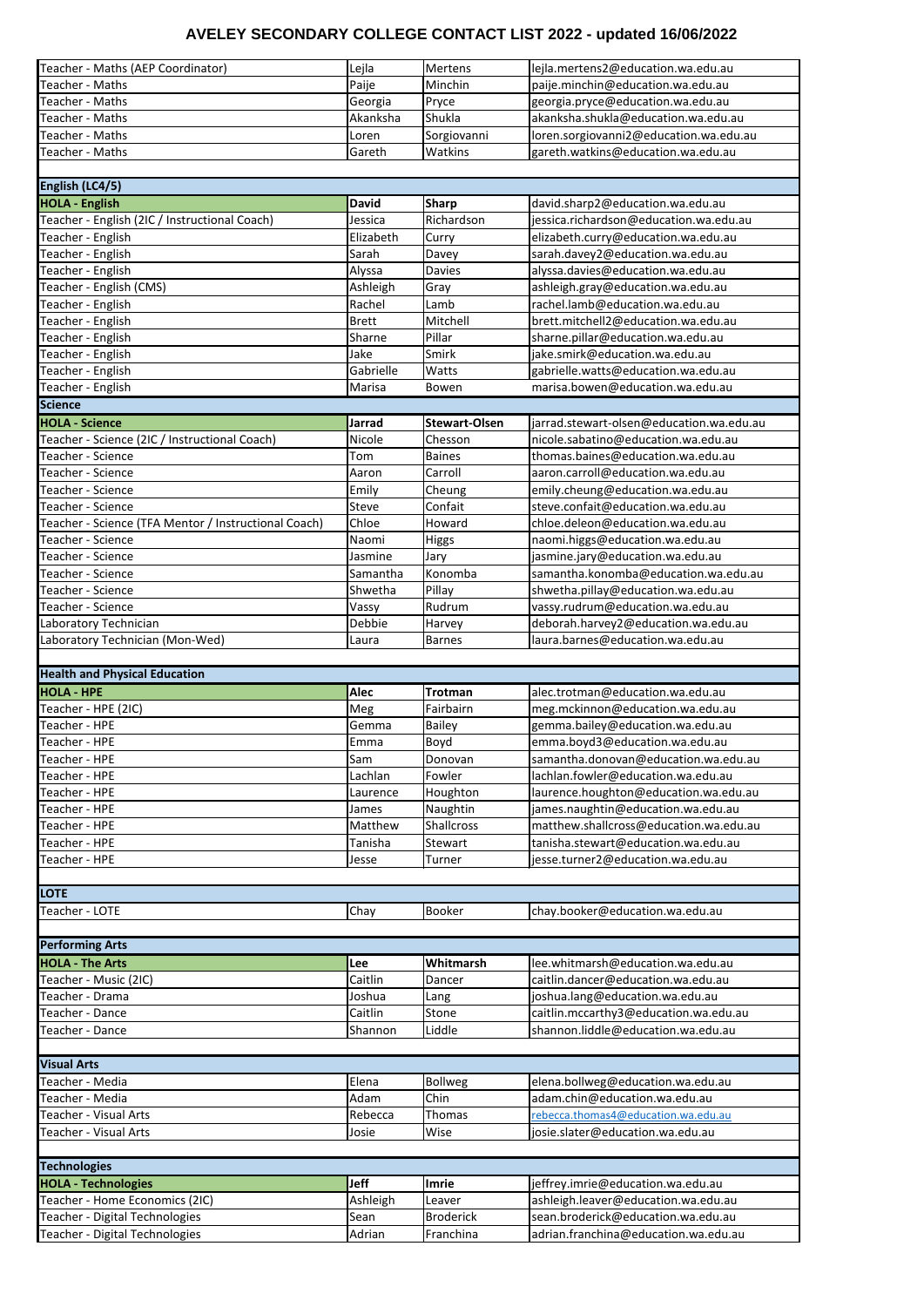| Teacher - Technologies                         | Brayden       | Cook           | brayden.cook2@education.wa.edu.au        |
|------------------------------------------------|---------------|----------------|------------------------------------------|
|                                                |               |                |                                          |
| Teacher - Technologies                         | Rodi          | Cumanov        | rodion.cumanov@education.wa.edu.au       |
| <b>Teacher - Home Economics</b>                | Mary          | Gerges         | mary.gerges@education.wa.edu.au          |
| Teacher - Digital Technologies                 | Cameron       | Pilapil        | cameron.pilapil@education.wa.edu.au      |
| <b>Teacher - Home Economics</b>                | Hazele        | Pineda         | maria.pineda@education.wa.edu.au         |
| Teacher - Technologies                         | Jackson       | Richardson     | jackson.richardson2@education.wa.edu.au  |
| <b>Teacher - Home Economics</b>                | Michelle      | Roberts        | michelle.roberts3@education.wa.edu.au    |
| Teacher - Digital Technologies                 | Melanie       | Tarr           | melanie.tarr@education.wa.edu.au         |
| Home Economics Assistant                       | Jackie        |                |                                          |
|                                                |               | Jarvey         | jacqueline.jarvey@education.wa.edu.au    |
| <b>Home Economics Assistant</b>                | Rita          | Wilson         | rita.wilson@education.wa.edu.au          |
|                                                |               |                |                                          |
| <b>Non-timetabled Contracts</b>                |               |                |                                          |
| Arts/English/Relief                            | Zoe-Lee       | Wilkins        | zoe-lee.wilkins@education.wa.edu.au      |
| Mon-Fri                                        | Courtney      | Peoples        | courtney.peoples@education.wa.edu.au     |
| Mon-Thurs (HASS Fridays)                       | Naythame      | Nguyen         | naythame.nguyen2@education.wa.edu.au     |
| Mon-Thurs                                      | Louise        | Purdy          | louise.abbott@education.wa.edu.au        |
|                                                |               |                |                                          |
| Mon-Weds                                       | Rachel        | Elsegood       | rachel.elsegood@education.wa.edu.au      |
|                                                |               |                |                                          |
| <b>Education Support</b>                       |               |                |                                          |
| <b>L3 Coordinator - Ed Support</b>             | Steph         | Cust           | stephanie.cust@education.wa.edu.au       |
| Ed Support Teacher (LC4.1 / 4.2)               | Cathy         | Adams          | catherine.adams@education.wa.edu.au      |
| Ed Support Teacher (LC4.1 / 4.2)               | Donna         | <b>DeKlerk</b> | donna.deklerk@education.wa.edu.au        |
| Ed Support Teacher (LC 2.3) (Mon / Tues)       | Trupti        | Dave           | trupti.dave@education.wa.edu.au          |
|                                                |               |                |                                          |
| Ed Support Teacher (LC 2.3) (Wed / Thur / Fri) | Jennifer      | Sandy          | jennifer.hoy@education.wa.edu.au         |
| Ed Support Teacher (LC2.4)                     | Anita         | Franulovic     | anita.franulovic@education.wa.edu.au     |
| Ed Support Teacher (Rm 1)                      | Erin          | Kennedy-Wilcox | erin.kennedy-wilcox@education.wa.edu.au  |
| Ed Support Teacher (Rm 2)                      | Salome        | Chifamba       | salome.chifamba@education.wa.edu.au      |
| Ed Support Teacher (Rm 3)                      | Maria         | Naupay         | maria.naupay@education.wa.edu.au         |
| Ed Support Teacher (Rm 4)                      | Teneal        | Kounitis       | teneal.kounitis@education.wa.edu.au      |
| Ed Support Teacher (Rm 5)                      | <b>Brett</b>  | Scoble         | brett.scoble@education.wa.edu.au         |
| Ed Support Teacher (Rm 6)                      | Sharon        | Rodgers        | sharon.rodgers@education.wa.edu.au       |
|                                                |               |                |                                          |
| Ed Support Teacher (Rm 7)                      | Vanessa       | <b>Birch</b>   | katherine.Birch@education.wa.edu.au      |
| <b>Ed Support Teacher</b>                      | Nicole        | Macri          | nicole.macri@education.wa.edu.au         |
|                                                |               |                |                                          |
| <b>Education Support Assistants</b>            |               |                |                                          |
|                                                |               |                |                                          |
| <b>Education Assistant</b>                     | Leanne        | Adcock         | leanne.adcock@education.wa.edu.au        |
| <b>Education Assistant</b>                     | Puvitha       | Anandan        |                                          |
|                                                |               |                | puvitha.anandan@education.wa.edu.au      |
| <b>Education Assistant</b>                     | Jayde-Anne    | <b>Baker</b>   | jayde-anne.baker@education.wa.edu.au     |
| <b>Education Assistant</b>                     | Kelly         | <b>Baker</b>   | kelly.baker@education.wa.edu.au          |
| <b>Education Assistant</b>                     | Jack          | <b>Brice</b>   | jack.brice@education.wa.edu.au           |
| <b>Education Assistant</b>                     | Jessica       | Cameron        | jessica.cameron3@education.wa.edu.au     |
| <b>Education Assistant</b>                     | Erin          | Candlish       | erin.candlish@education.wa.edu.au        |
| <b>Education Assistant</b>                     | Simon         | Church         | simon.church@education.wa.edu.au         |
| <b>Education Assistant</b>                     | Andrew        | Darbourne      | andrew.darbourne@education.wa.edu.au     |
|                                                | Kim           |                |                                          |
| Education Assistant (W)                        |               | Dragovic       | kim-maree.dragovic@education.wa.edu.au   |
| <b>Education Assistant</b>                     | <b>Bukola</b> | Esin           | bukola.esin@education.wa.edu.au          |
| <b>Education Assistant</b>                     | Casey         | Evans          | casey.evans@education.wa.edu.au          |
| <b>Education Assistant</b>                     | Joshua        | Goodacre       | joshua.goodacre@education.wa.edu.au      |
| <b>Education Assistant</b>                     | David         | Gregory        | david.gregory@education.wa.edu.au        |
| <b>Education Assistant</b>                     | Emma          | Hyatt          | emma.hyatt@education.wa.edu.au           |
| <b>Education Assistant</b>                     | Amanpreet     | Kaur           | amanpreet.kaur@education.wa.edu.au       |
| Education Assistant (M, Tu, Th, F)             | Maureen       | Lemmey         | maureen.lemmey@education.wa.edu.au       |
| <b>Education Assistant</b>                     | Ingrid        | Mailenzun      | ingrid.mailenzun@education.wa.edu.au     |
|                                                |               |                |                                          |
| Education Assistant (M, Tu, W)                 | Chelsea       | Mancini        | chelsea.stuart@education.wa.edu.au       |
| <b>Education Assistant</b>                     | Maxine        | O'Connell      | maxine.oconnell@education.wa.edu.au      |
| Education Assistant (Th, F)                    | Morgan        | O'Connell      | morgan.oconnell@education.wa.edu.au      |
| Education Assistant (Tu, F) (Numeracy Support) | Vicki         | Ortin          | vicki.ortin@education.wa.edu.au          |
| Education Assistant (Th, F)                    | Manpreet      | Pandher        | manpreet.pandher@education.wa.edu.au     |
| Education Assistant (M, Tu, W, F)              | Lisa          | Pigott         | lisa.pigott@education.wa.edu.au          |
| <b>Education Assistant</b>                     | Kevin         | Rhodes         | kevin.rhodes@education.wa.edu.au         |
| <b>Education Assistant</b>                     | Shannon       | Robertson      | shannon.robertson@education.wa.edu.au    |
| <b>Education Assistant (Literacy Support)</b>  | Tracy         | Seden          | tracy.seden@education.wa.edu.au          |
|                                                |               |                |                                          |
| <b>Education Assistant</b>                     | Nancy         | Sellamuthu     | kesavadee.sellamuthu@education.wa.edu.au |
| Education Assistant (M, Tu)                    | Uma           | Selvaraj       | uma.selvaraj@education.wa.edu.au         |
| <b>Education Assistant</b>                     | Pauline       | Serafimovski   | pauline.serafimovski@education.wa.edu.au |
| <b>Education Assistant</b>                     | Shahin        | Simi           | shahin.simi@education.wa.edu.au          |
| <b>Education Assistant</b>                     | Amra          | Sulejmani      | amra.sulejmani@education.wa.edu.au       |
| Education Assistant (Tu, W, Th, F) (RTS EA)    | Jade          | Tucker         | jade.tucker@education.wa.edu.au          |
| <b>Education Assistant</b>                     | Samantha      | Vizzari        | samantha.vizzari@education.wa.edu.au     |